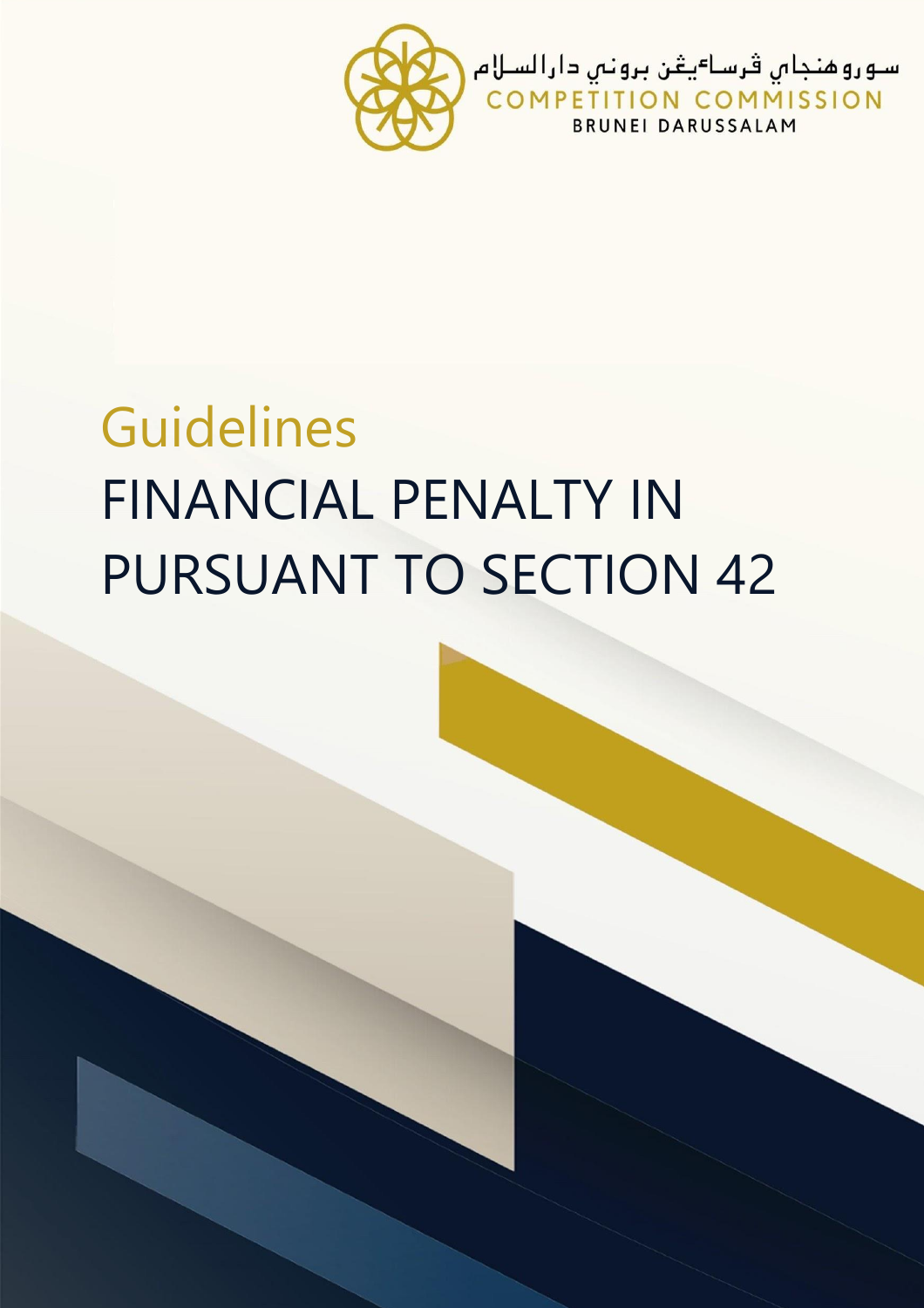These Guidelines are intended to be an introductory text and guidance document on how the Commission enforces and administers the provisions under the Competition Order ("Order"). These Guidelines, however, are not a substitute for the Order or any Regulations made pursuant to the Order. They are not exhaustive, and do not set a limit on the investigation and enforcement activities of the Competition Commission of Brunei Darussalam ("CCBD"). In applying these Guidelines, the facts and circumstances of each case will be considered in totality. These Guidelines may be revised should the need arise. In the event that any of the provisions in these Guidelines are inconsistent or incompatible with the provisions of the Order, the provisions of the latter shall take precedence.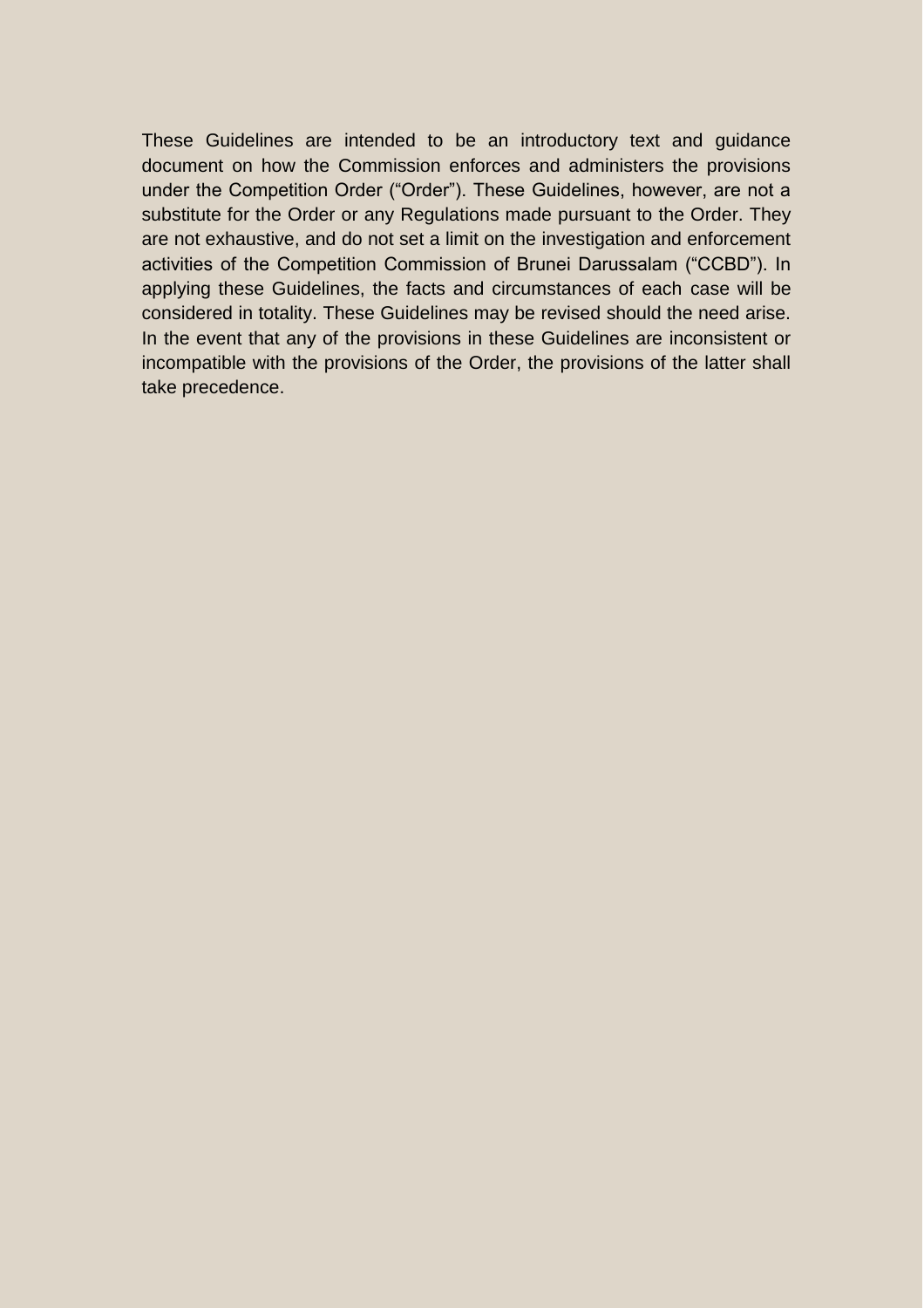# **Table of Contents**

| 6. STEP 2 - ADJUSTMENT ACCORDING TO AGGRAVATING AND MITIGATING |  |
|----------------------------------------------------------------|--|
| 7. STEP 3 - ADJUSTMENT FOR OTHER RELEVANT FACTORS 5            |  |
| 8. STEP 4 - ADJUSTMENT TO THE STATUTORY MAXIMUM PENALTY 5      |  |
|                                                                |  |
|                                                                |  |
|                                                                |  |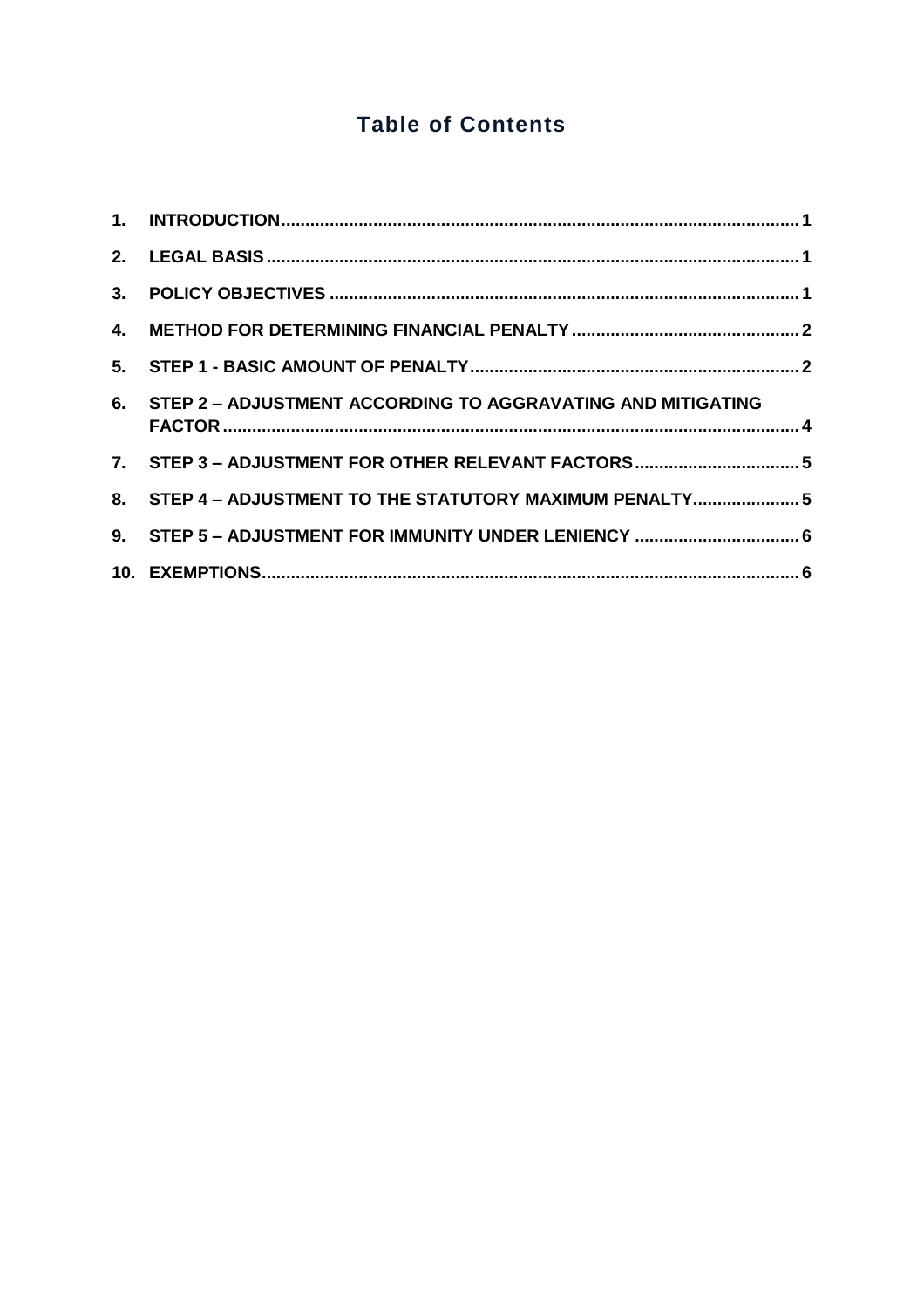# <span id="page-3-0"></span>**1. Introduction**

- 1.1. Pursuant to Section 42(4) of Competition Order, the CCBD may, by decision, impose financial penalty on undertakings for the infringement of the Order, intentionally or negligently.
- 1.2. In exercising its power, no financial penalty may exceed 10 per cent of such turnover of the business of the undertaking in Brunei Darussalam for each year of infringement, up to maximum of 3 years.
- 1.3. The CCBD's power to impose penalty on undertakings is one of the means conferred on it in order for it to carry out its duties entrusted by the Order. The penalty should have a deterrence effect, not only to the infringing undertakings but also for other undertakings from engaging in, or continuing, behaviour which may be in contrary to the Order.
- 1.4. These Guidelines provide general guidance and information on how the CCBD determines the appropriate financial penalty for the infringement of Section 11, Section 21 and Section 23 prohibitions under the Order.

## <span id="page-3-1"></span>**2. Legal basis**

#### **Section 42(4)**

"No financial penalty fixed by the Commission under this section may exceed 10 *per cent* or such other percentage of such turnover of the business of the undertaking in Brunei Darussalam for each year of infringement for such period, up to a maximum of 3 years, as the Minister may, by order published in the *Gazette,* prescribe."

# <span id="page-3-2"></span>**3. Policy objectives**

- 3.1. The main objectives of the CCBD'S policy on financial penalties are:
	- (a) to impose penalties on infringing undertakings which reflect the seriousness of the infringement; and
	- (b) to ensure that the threat of penalties will deter both the infringing undertakings and other undertakings that may be considering anticompetitive activities from engaging in them.
- 3.2. The CCBD has a discretion to impose financial penalties and intends, where appropriate, to impose financial penalties which are severe for agreements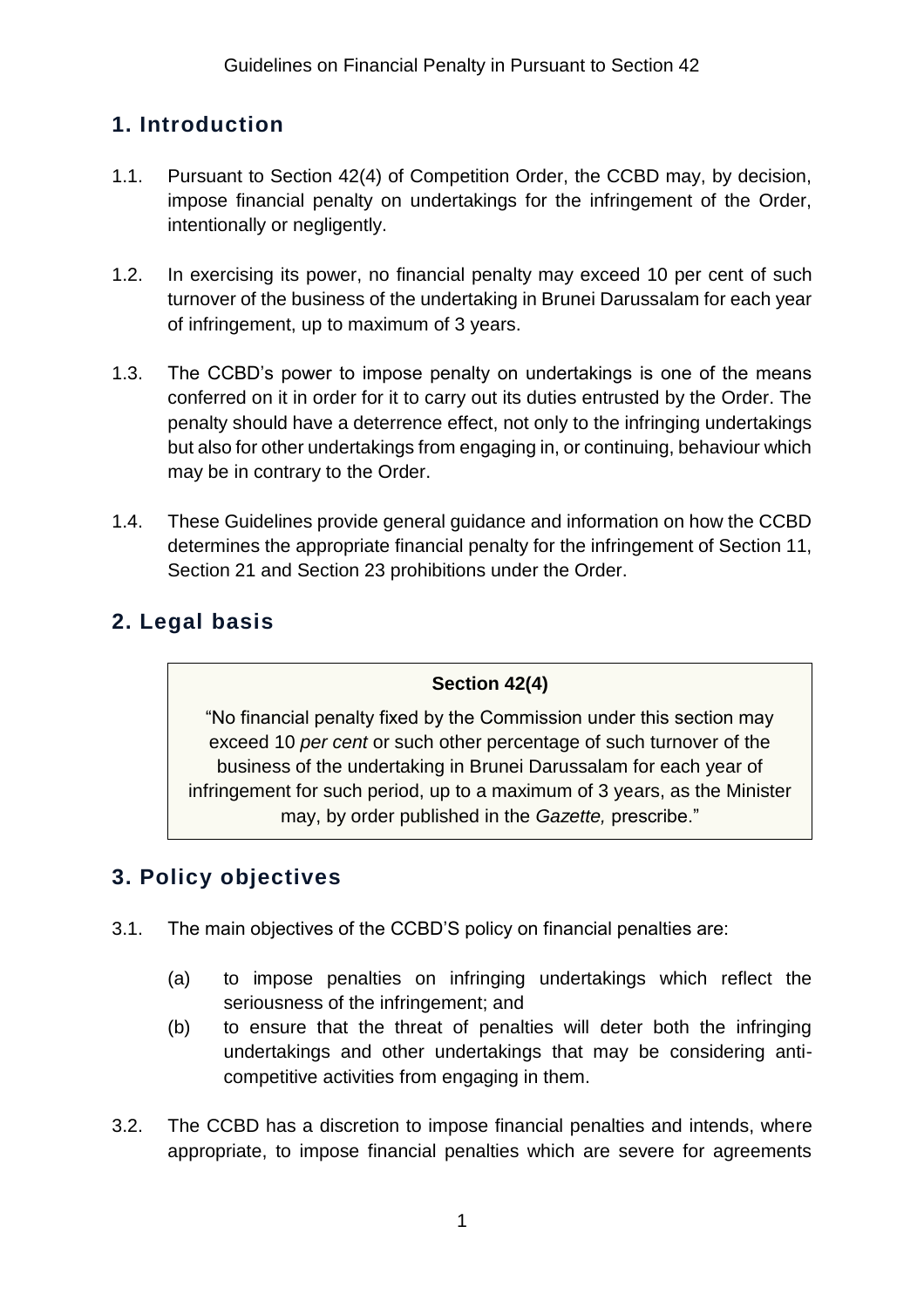between undertakings which fix prices or share markets, bid-riggings and abuses of a dominant position.

- 3.3. The CCBD may, in certain cases, impose a symbolic penalty.
- 3.4. Undertakings which come forward to report its violation of the Competition Order 2015, through Leniency Application may benefit from partial or total exemption from financial penalty.
- 3.5. No financial penalty will be imposed for conducts exempted by the CCBD such as conduct which may have no adverse effect on competition or consumer welfare.

## <span id="page-4-0"></span>**4. Method for determining financial penalty**

- 4.1. The following present the general five-steps methodologies for the setting of financial penalty:
	- Step 1 determine basic amount for each undertaking
	- Step 2 adjustment according to the aggravating and mitigating factors
	- Step 3 adjustment for other relevant factors
	- Step 4 adjustment to the statutory cap under Section 42 of the Order
	- Step 5 adjustment for immunity under leniency

### <span id="page-4-1"></span>**5. Step 1 - Basic amount of penalty**

- 5.1. In determining the basic amount of penalty, the CCBD will have regards to the following matters:
	- (a) value of sales of goods or services to which the infringement relates (turnover);
	- (b) seriousness of the infringement; and
	- (c) duration of the infringement
- 5.2. Hence, the basic amount of penalty will be related to a proportion of the turnover, depending on the seriousness of the infringement, multiplied by the number of years of infringement.

#### **Base penalty = (Turnover within Brunei Darussalam x percentage point of seriousness) x years of infringement**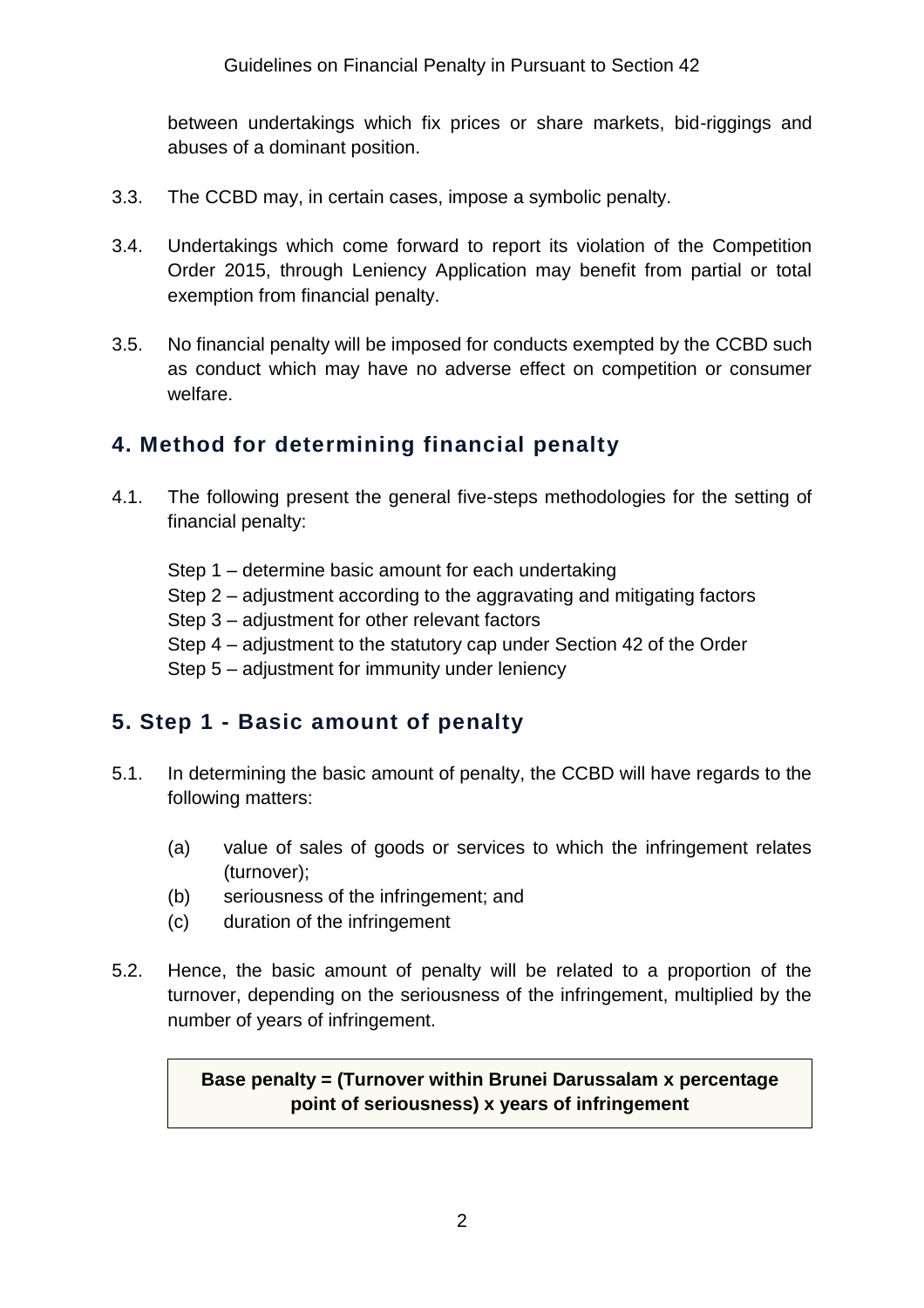#### 5.3. **Turnover**

- 5.3.1. The CCBD will take relevant turnover from the value of sales of goods or services to which the infringement directly or indirectly relates to the infringement in the undertaking's last business year. In this context, this refers to the last turnover made by the undertaking during the last full business year of its participation in the infringement.
- 5.3.2. The CCBD will require undertaking to provide their relevant turnover pursuant to Section 34 request of documents or information. The CCBD will base relevant turnover on figures from the undertaking's audited accounts.
- 5.3.3. Where the figures made available by an undertaking are incomplete or not reliable, the CCBD retains the discretion to use different figures on the basis of the partial figures it has obtained and/or any other information which it regards as relevant and appropriate.

#### 5.4. **Seriousness**

- 5.4.1. The assessment of seriousness will be made on a case-by-case basis for all types of infringement, taking account of all the relevant circumstances of the case.
- 5.4.2. The CCBD will consider the seriousness of the infringement and set a percentage for calculating the base penalty. As a general rule, the scale of the percentage can be set in the range of 15% to of to 30 % of the turnover. The more serious and widespread the infringement, the higher end of that scale would the percentage point is likely to be.
- 5.4.3. In assessing the seriousness of the infringement, CCBD will consider a number of other factors, including the nature of the product, nature of the infringement, the combined market share of all the undertakings concerned, entry conditions and the effect on competitors and third parties. The impact and effect of the infringement on the market, direct or indirect, will also be an important consideration.
- 5.4.4. Serious infringement of Section 11 such as agreements on price-fixing, marketsharing and supply limitation and bid rigging are, by their very nature, among the most harmful restrictions of competition. As a matter of policy, they will be heavily fined. Therefore, the proportion of the value of sales taken into account for such infringements will generally be set at the higher end of the scale.
- 5.4.5. Conduct which infringes the Section 21 prohibition and which by virtue of the undertaking's dominant position and the nature of the conduct has, or is likely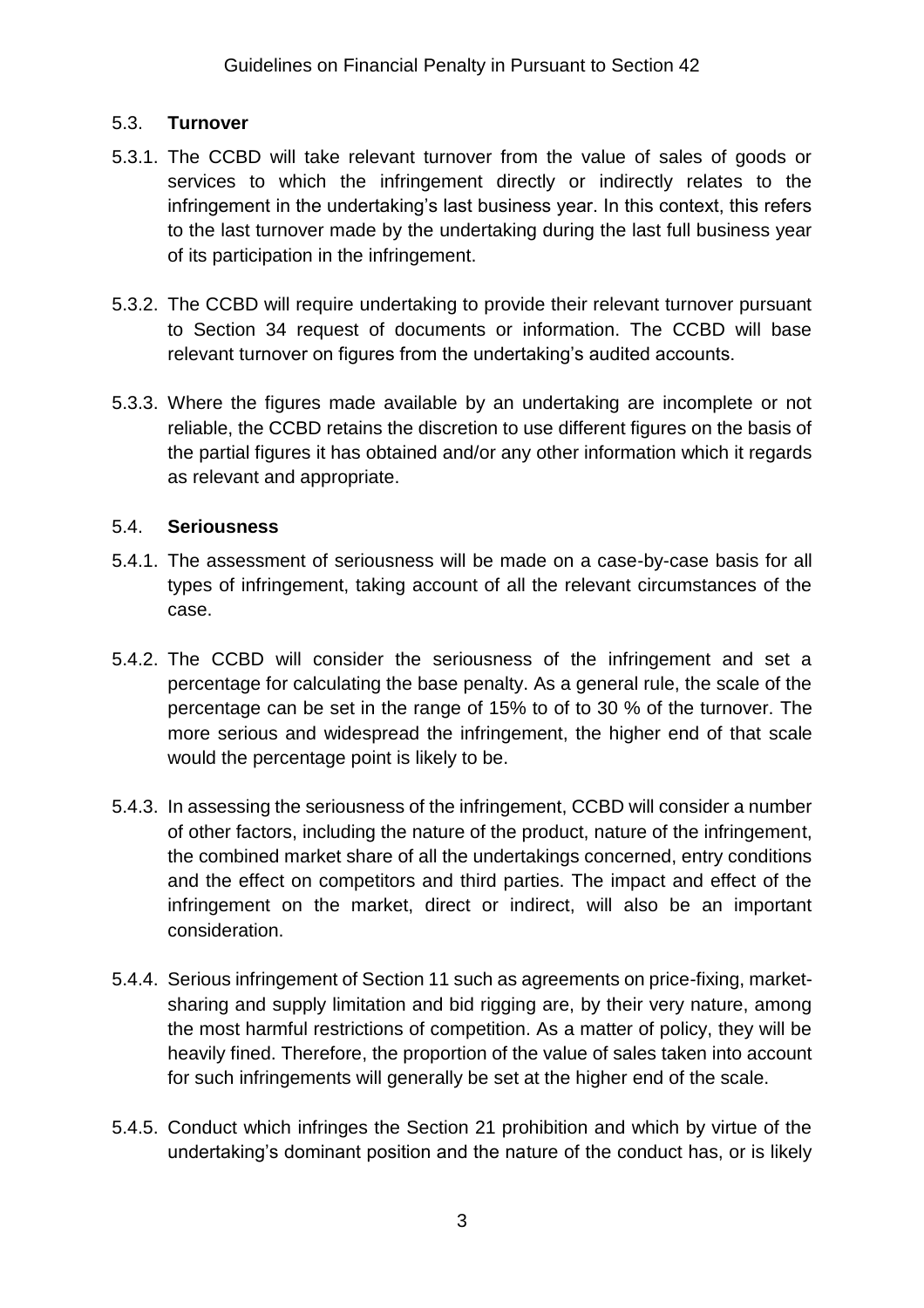to have, an adverse effect on the process of competition, for example, predatory pricing, is also considered to be a serious infringement.

5.4.6. With respect to the Section 23 prohibition, the seriousness of the substantial lessening of competition within the relevant market that has resulted, or which may be expected to result from the merger may be a factor used in assessing the percentage point.

#### 5.5. **Duration**

- 5.5.1. To reflect the time-based extent of the conduct in question, the CCBD will have regard to the number of years of the undertaking's participation in the infringement.
- 5.5.2. Periods of less than six months will be counted as half a year; periods longer than six months but shorter than one year will be counted as a full year.

# <span id="page-6-0"></span>**6. Step 2 – Adjustment according to aggravating and mitigating factor**

- 6.1. In setting the penalty, the CCBD may take into account circumstances that result in an increase or decrease in the basic amount as determined in Step 1 above. It will do so on the basis of an overall assessment which takes account of all the relevant circumstances.
- 6.2. Aggravating factors

The basic amount may be increased where the Commission finds that there are aggravating circumstances, such as:

- (a) role of an undertaking as a leader in, or an instigator of, the infringement;
- (b) coercive and/or retaliatory measures by undertakings against other persons to ensure the implementation, continuation, and/or concealment of the infringement;
- (c) continuance of the infringement after the start of investigation;
- (d) where an undertaking repeats the same or a similar infringement;
- (e) involvement of directors and senior management;
- (f) refusal to cooperate with or obstruction of the CCBD in carrying out its investigations; and
- (g) infringements which are committed intentionally rather than negligently.
- 6.3. Mitigating factors

The basic amount may be reduced where the CCBD finds that mitigating circumstances exist, such as: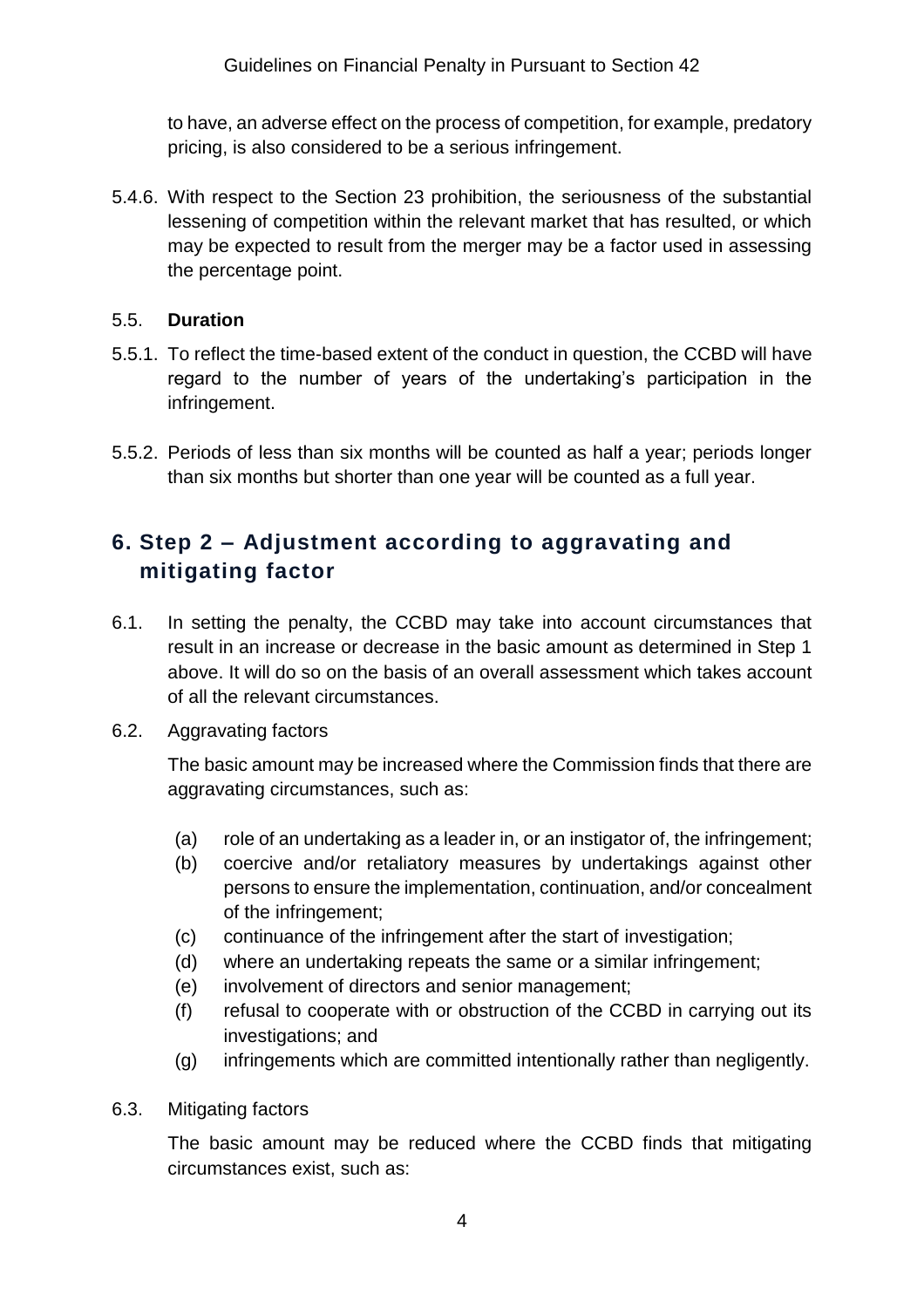- (a) undertaking's limited involvement in the infringement;
- (b) genuine uncertainty on the part of the undertaking as to whether the agreement or conduct constituted an infringement;
- (c) termination of the infringement as soon as the Commission intervened; and
- (d) cooperation with the CCBD which enables the enforcement process to be concluded more effectively and/or speedily.

# <span id="page-7-0"></span>**7. Step 3 – Adjustment for other relevant factors**

- 7.1. The amount of financial penalty to be imposed after Step 2 may be adjusted by the CCBD in the following circumstances:
	- (a) **Specific increase for deterrence** the CCBD will pay particular attention to the need to ensure that fines have a sufficiently deterrent effect; to that end, it may increase the penalty to be imposed on undertakings which have a particularly large turnover beyond the sales of goods or services to which the infringement relates.
	- (b) **Ability to pay**  In exceptional cases, the CCBD may, upon request, take account of the undertaking's inability to pay in a specific social and economic context. It will not base any reduction granted for this reason in the penalty on the mere finding of an adverse or loss-making financial situation. A reduction could be granted on the basis of objective evidence that imposition of the penalty would irretrievably jeopardise the economic viability of the undertaking concerned and cause its assets to lose all their value.

# <span id="page-7-1"></span>**8. Step 4 – Adjustment to the statutory maximum penalty**

- 8.1. In respect of a financial penalty, it is set not to exceed 10% of the total turnover of the undertaking in Brunei Darussalam for each year in which the infringement occurred, up to a maximum of three years.
- 8.2. The involvement of an association of undertakings (e.g. a trade association) in an infringement of the Order may result in financial penalties being imposed on the association itself, its members or both. Where the infringement by an association of undertakings relates to the activities of its members, the penalty shall not exceed 10% of the sum of the turnover of business of each member of the association of undertakings in Brunei Darussalam, for each year of infringement, up to a maximum of three years.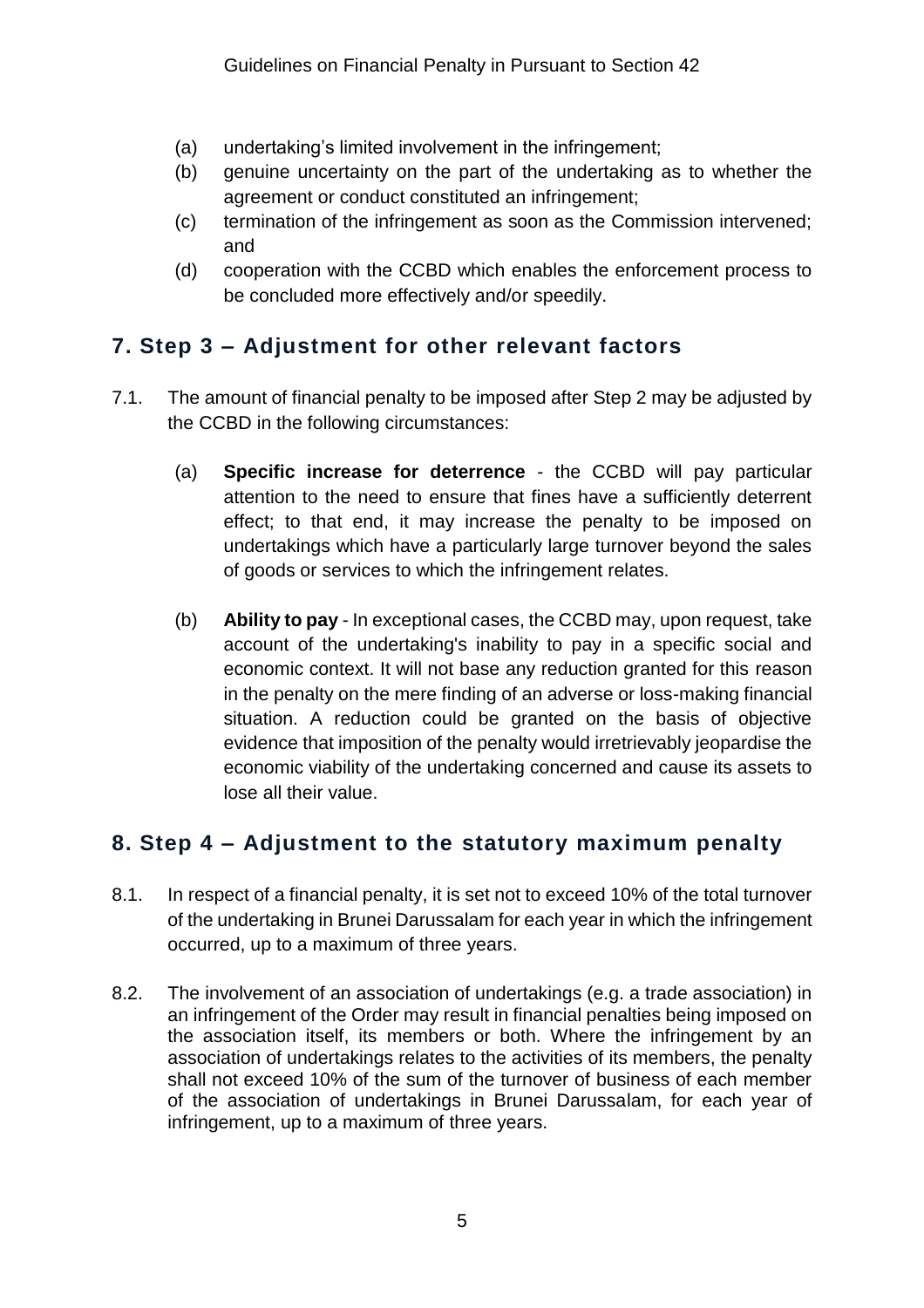# <span id="page-8-0"></span>**9. Step 5 – Adjustment for immunity under leniency**

9.1. If an undertaking has granted leniency, then the amount of its financial penalty will be reduced by the amount stipulated in the grant of leniency.

## <span id="page-8-1"></span>**10. Exemptions**

- 10.1. No financial penalty will be imposed on the following:
	- (a) Exemption granted under Section 13 (individual exemption) and Section 15 (block exemption) of Competition Order;
	- (b) Acceptance of undertaking by the CCBD under Section 45 of Competition Order;
	- (c) Excluded activities specified under third and fourth schedule;
	- (d) Any agreement made on or before 31 May 2019 for infringement of Section 11 prohibition –
		- i. During the transitional period;
		- ii. During any extension of the transitional period granted to undertakings;
		- iii. During the interim period, where undertakings made application of extension of the transitional period; and
		- iv. During any period specified by the CCBD or the Competition Appeal Tribunal for undertakings to bring infringement to an end, where undertakings made application of extension of the transitional period and the application is refused.
	- (e) Effect of decision that anticipated merger, if carried into effect, will not infringe Section 23 prohibition as stipulated in Section 29 of Competition Order; and
	- (f) Effect of decision that merger has not infringed Section 23 prohibition as stipulated in Section 30 of Competition Order.